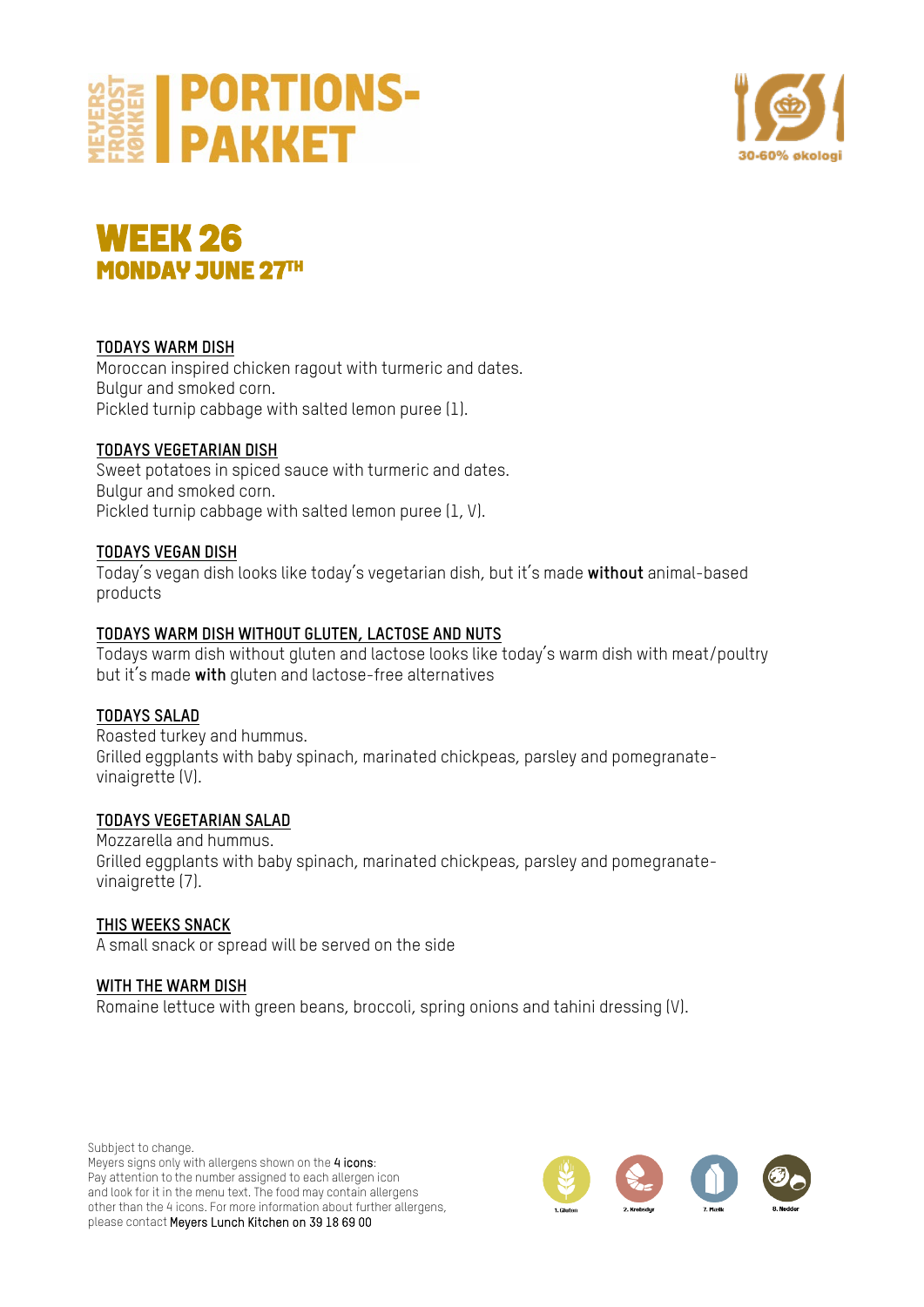





## **TODAYS WARM DISH**

Fish cakes of cod and salmon with dill – 2 pr. Person. Boiled potatoes with kale. Tartare sauce and lemon (7).

## **TODAYS VEGETARIAN DISH**

Nordic falafels with mushrooms, split peas, mild chili and apple. Boiled potatoes with kale. Tartare sauce and lemon (7).

#### **TODAYS VEGAN DISH**

Today's vegan dish looks like today's vegetarian dish, but it's made **without** animal-based products

#### **TODAYS WARM DISH WITHOUT GLUTEN, LACTOSE AND NUTS**

Todays warm dish without gluten and lactose looks like today's warm dish with meat/poultry but it's made **with** gluten and lactose-free alternatives

## **TODAYS SALAD**

Roasted pork and pesto. Pearl barley and endive with salad cheese, chervil, cucumber and toasted, chopped hazelnuts (1, 7, 8).

## **TODAYS VEGETARIAN SALAD**

Boiled organic eggs and pesto. Pearl barley and endive with salad cheese, chervil, cucumber and toasted, chopped hazelnuts (1, 7, 8).

**THIS WEEKS SNACK** A small snack or spread will be served on the side

#### **WITH THE WARM DISH**

Crudité of radishes and carrots with lemon, parsley and lettuce (V).

Subbject to change. Meyers signs only with allergens shown on the 4 icons: Pay attention to the number assigned to each allergen icon and look for it in the menu text. The food may contain allergens other than the 4 icons. For more information about further allergens, please contact Meyers Lunch Kitchen on 39 18 69 00

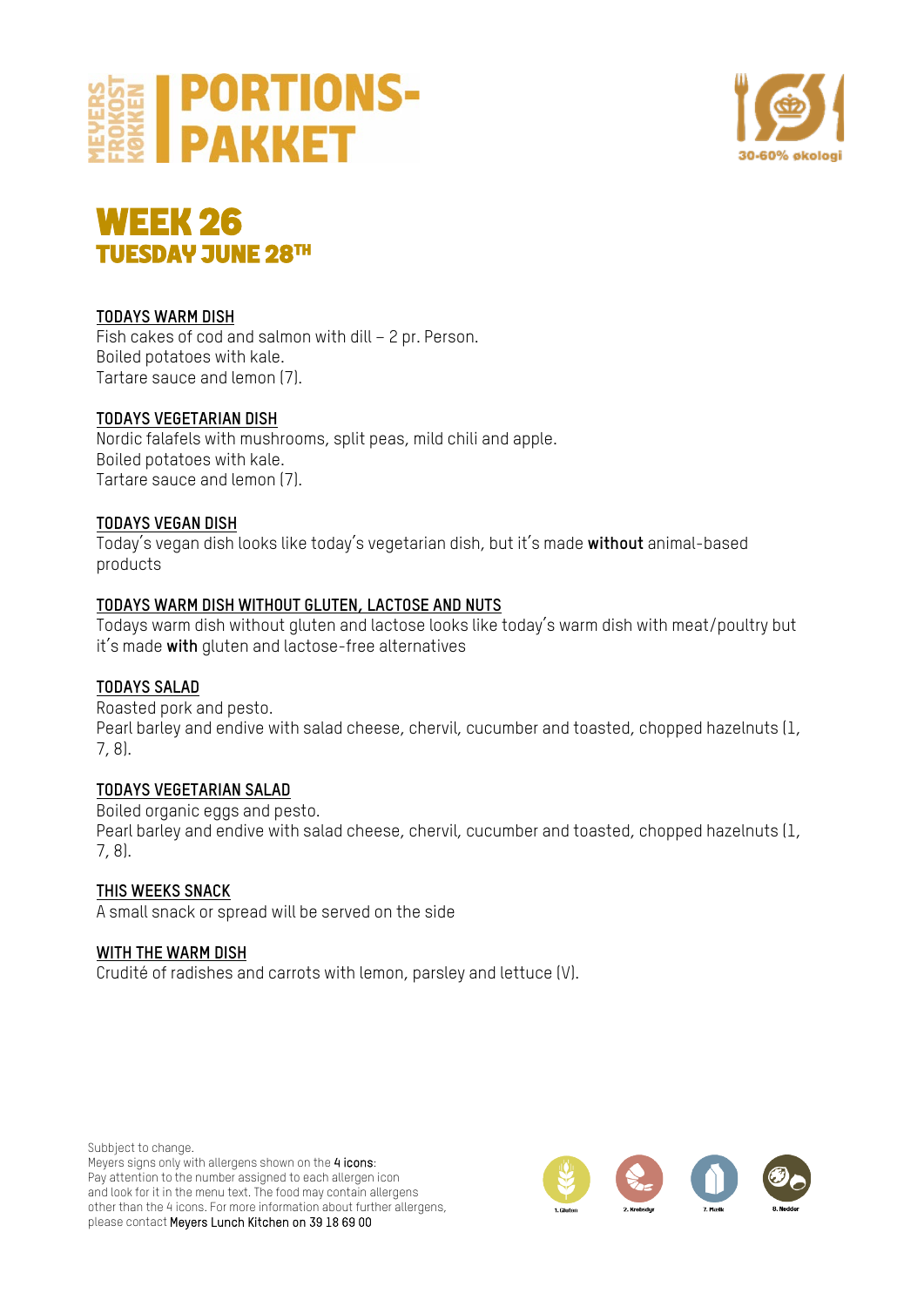



## **TODAYS WARM DISH**

Pork roast sandwich with crispy pork rinds. Pickled red cabbage and freshly slices cabbage. Sour dough bun, pickled cucumbers and dijonnaise (1).

#### **TODAYS VEGETARIAN DISH**

Organic celeriac patty with smoked bay leaves salt. Pickled red cabbage and freshly sliced red cabbage. Sour dough bun, pickled cucumbers and dijonnaise (1).

#### **TODAYS VEGAN DISH**

Today's vegan dish looks like today's vegetarian dish, but it's made **without** animal-based products

## **TODAYS WARM DISH WITHOUT GLUTEN, LACTOSE AND NUTS**

Todays warm dish without gluten and lactose looks like today's warm dish with meat/poultry but it's made **with** gluten and lactose-free alternatives

## **TODAYS SALAD**

Chicken breast and cauliflower puree. Pearl barley, grated cauliflower, almonds, lemon and parsley (1, 8, V)

#### **TODAYS VEGETARIAN SALAD**

Smoked vegetables and cauliflower puree. Pearl barley, grated cauliflower, almonds, lemon and parsley (1, 8, V).

#### **THIS WEEKS SNACK**

A small snack or spread will be served on the side

#### **WITH THE WARM DISH**

Potatoes with red salads and apple-vinaigrette (V).

## **TODAYS SHOT**

Ginger, apple, lemon (V).

Subbject to change. Meyers signs only with allergens shown on the 4 icons: Pay attention to the number assigned to each allergen icon and look for it in the menu text. The food may contain allergens other than the 4 icons. For more information about further allergens, please contact Meyers Lunch Kitchen on 39 18 69 00

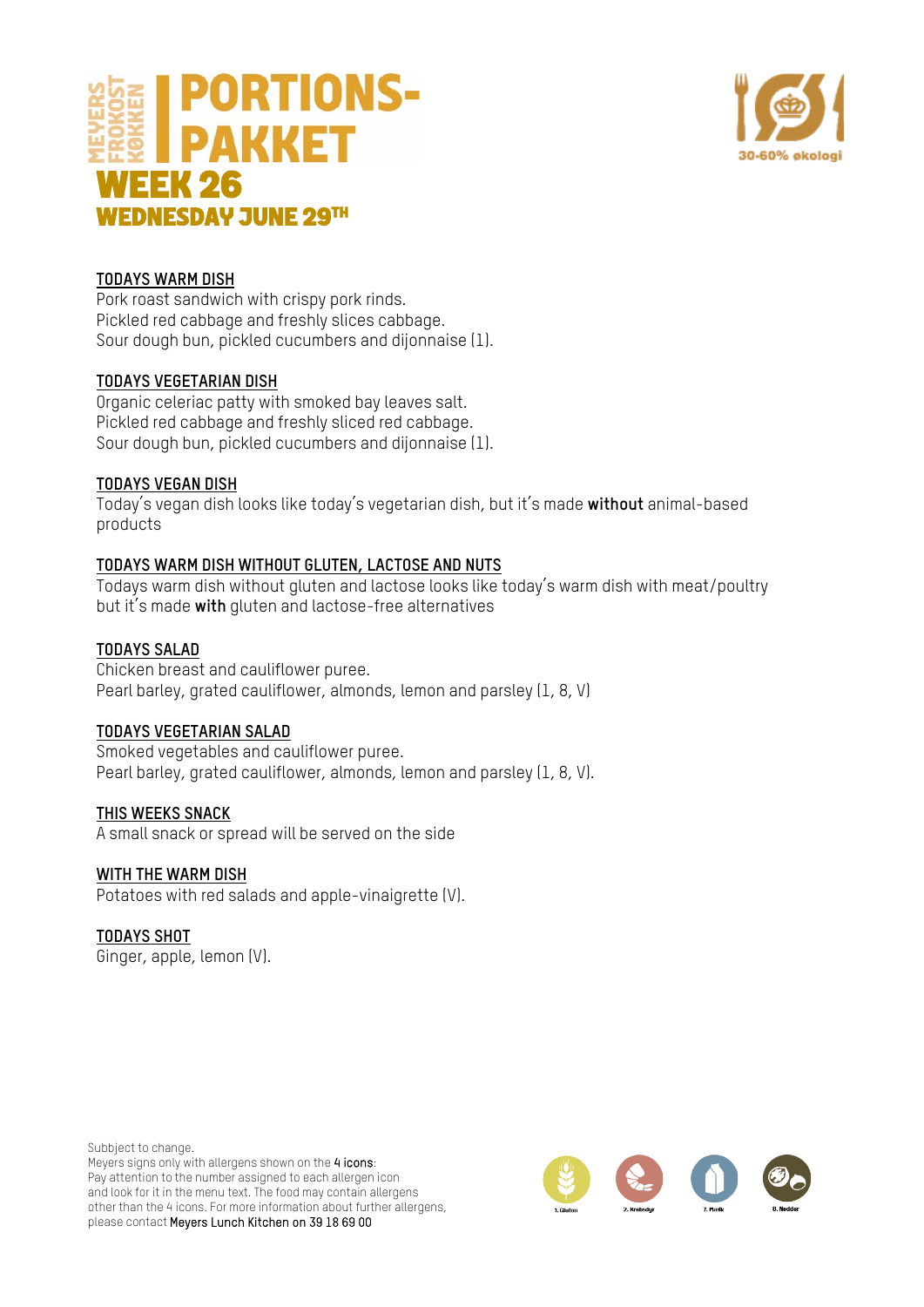



# **WEEK 26 THURSDAY JUNE 30TH**

## **TODAYS WARM DISH**

Ragout of beef in tomato sauce with red wine and herbs. Pasta penne with olive oil. Parsley and parmesan (1, 7).

## **TODAYS VEGETARIAN DISH**

Fried tempeh in tomato sauce with herbs. Pasta penne with olive oil. Parsley and parmesan (1, 7).

## **TODAYS VEGAN DISH**

Today's vegan dish looks like today's vegetarian dish, but it's made **without** animal-based products

## **TODAYS WARM DISH WITHOUT GLUTEN, LACTOSE AND NUTS**

Todays warm dish without gluten and lactose looks like today's warm dish with meat/poultry but it's made **with** gluten and lactose-free alternatives

## **TODAYS SALAD**

Baked salmon and crème fraiche with herbs. Baked fennel with tarragon, parsley, lentils, fresh peat and pear-dressing (7).

## **TODAYS VEGETARIAN SALAD**

Fried oyster mushrooms and crème fraiche with herbs. Baked fennel with tarragon, parsley, lentils, fresh pear and pear-dressing (7).

## **THIS WEEKS SNACK**

A small snack or spread will be served on the side

## **WITH THE WARM DISH**

Crispy salad of beans, tomatoes, cucumber and oregano (V).

## **TODAYS CAKE**

Fragilité with chocolate (1, 7, 8).

Subbject to change. Meyers signs only with allergens shown on the 4 icons: Pay attention to the number assigned to each allergen icon and look for it in the menu text. The food may contain allergens other than the 4 icons. For more information about further allergens, please contact Meyers Lunch Kitchen on 39 18 69 00